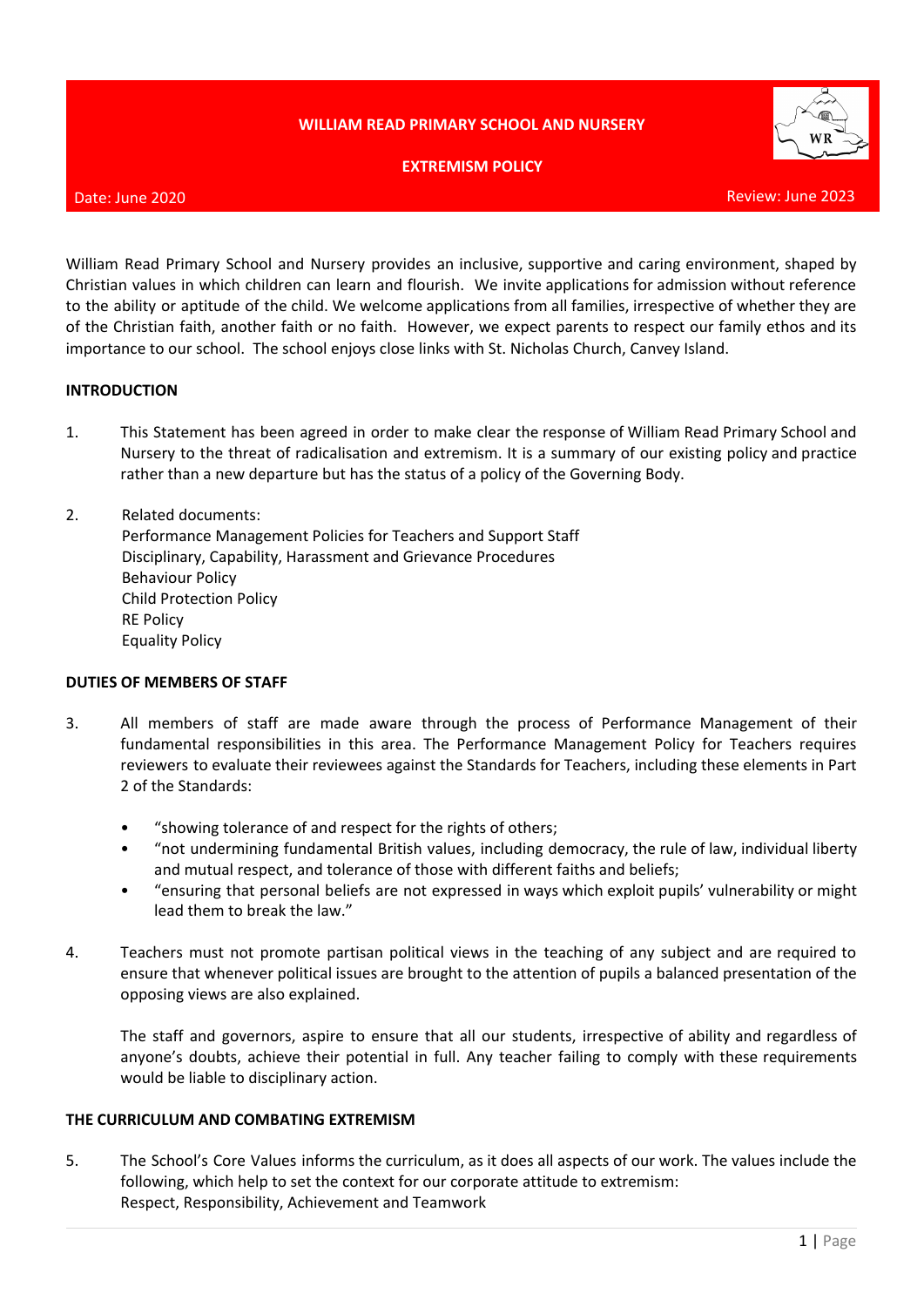- 6. The promotion of both (a) personal responsibility, understanding of the differences between right and wrong and respect for the civil and criminal law and (b) an understanding of how individuals can contribute to the wellbeing of those in the locality and beyond are addressed in many different subjects and contexts, including themes in Collective Worship.
- 7. William Read Primary School and Nursery takes pride in the personal and spiritual development of its young people and seeks to provide every opportunity for pupils to become positive and emotionally resilient adults with the knowledge and confidence to stand by their own convictions. Some of the most valuable work at our School in combating extremism is carried out in RE lessons, Collective Worship and pastoral support.

One of the key aspects of Religious Education lessons and Collective Worship is enabling the students to feel as though they can freely and actively participate in discussions. This focus appears throughout both key stages. We ensure that tolerance and understanding are championed through learning about diversity. Pupils are encouraged to ask and answer questions and not be afraid ask questions.

Lessons at William Read Primary School and Nursery aim to be a 'safe place' for students to share their views.

# **Violent extremism in the name of ideology or belief**

For the purposes of this policy, violent extremism in the name of ideology or belief is defined as violence, incitement to violence, terrorism, incitement to terrorism, or other activities that may result in violent behaviour or terrorist activity in the name of an ideology or a set of beliefs. It covers violent extremism taking place on School owned land or premises or elsewhere, which has been promoted, planned or executed on School owned land or premises or in the School's name or by using School facilities either by members of the School or others.

### **FREEDOM OF SPEECH**

The School is committed to the principles of free speech, so far as is reasonably practicable, access to the premises of the School is not denied to any registered student or employee of the School or to any individual or body of persons invited to the premises of the School by a registered student or employee of the School on any grounds relating to:

- the beliefs or views of that registered student, employee or invited person; or
- the policies or objectives of that body.

Where the expression of such beliefs, views, policies or objectives are unlawful and where it is reasonably anticipated that the unlawful expression of such beliefs, views, policies or objectives might occur on a relevant occasion, the School reserves the right to prevent by any means those beliefs, views, policies or objectives from being expressed on the School premises.

The basis of the School's approach to tackling violent extremism in the name of ideology or belief is built upon the principles of free speech.

The School recognises the need to balance the rights to freedom of speech with the provisions of the Racial and Religious Hatred Act 2006, which outlaws the use of threatening words or behaviour, or the display of any threatening written material, with the intent to stir up religious hatred.

# **THE USE OF THE INTERNET AND OTHER ELECTRONIC MEANS**

It is strictly forbidden to use the School's website, IT facilities, or other elements of the information management systems or processes for the promotion, planning or execution of violent extremism in the name of ideology or belief.